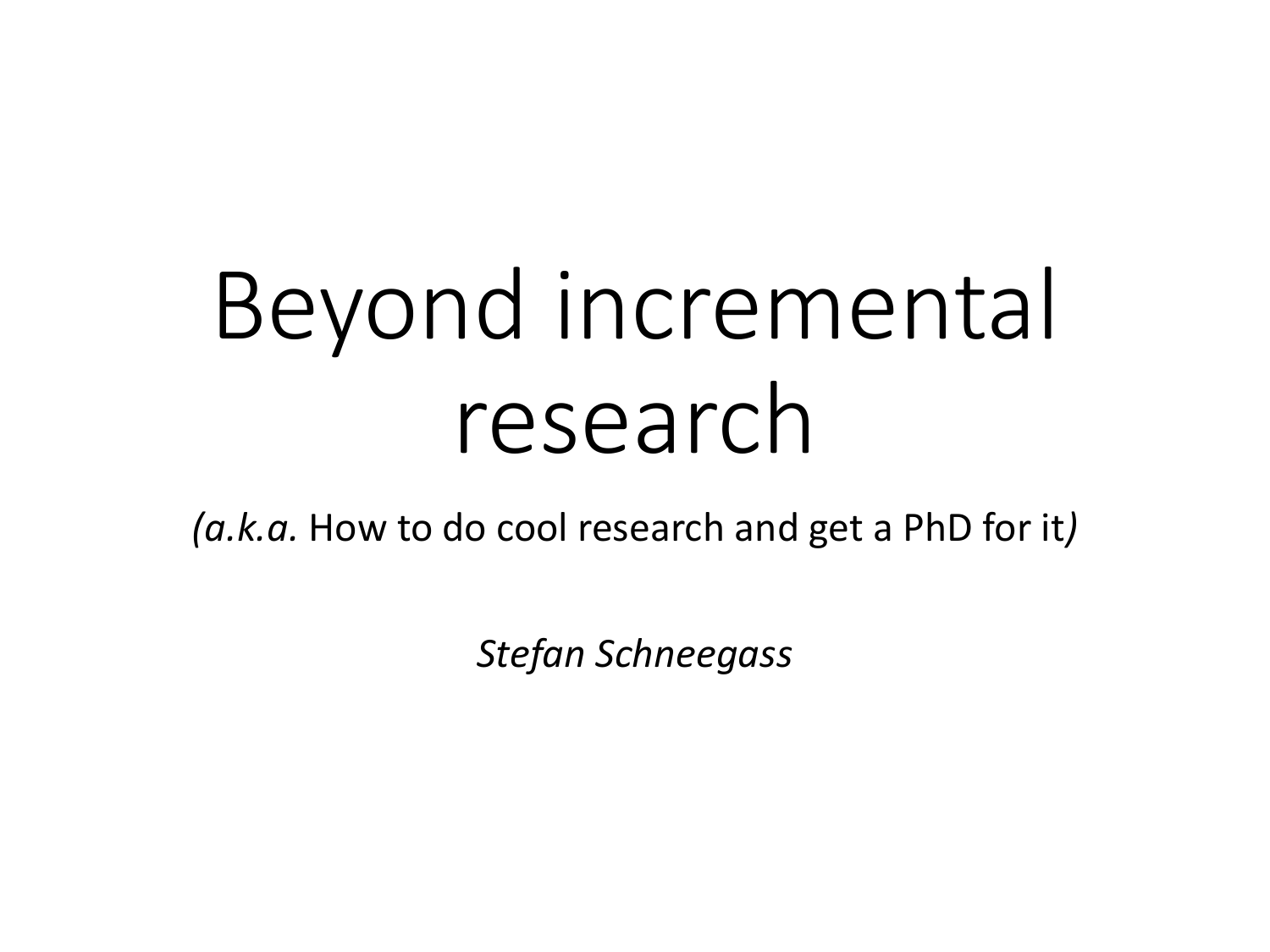## Why are we doing this session?

Novel and useful research

Salami-slicing of projects

Increasing quality metric of a system by 1%

Building a system that can support the user yet again in X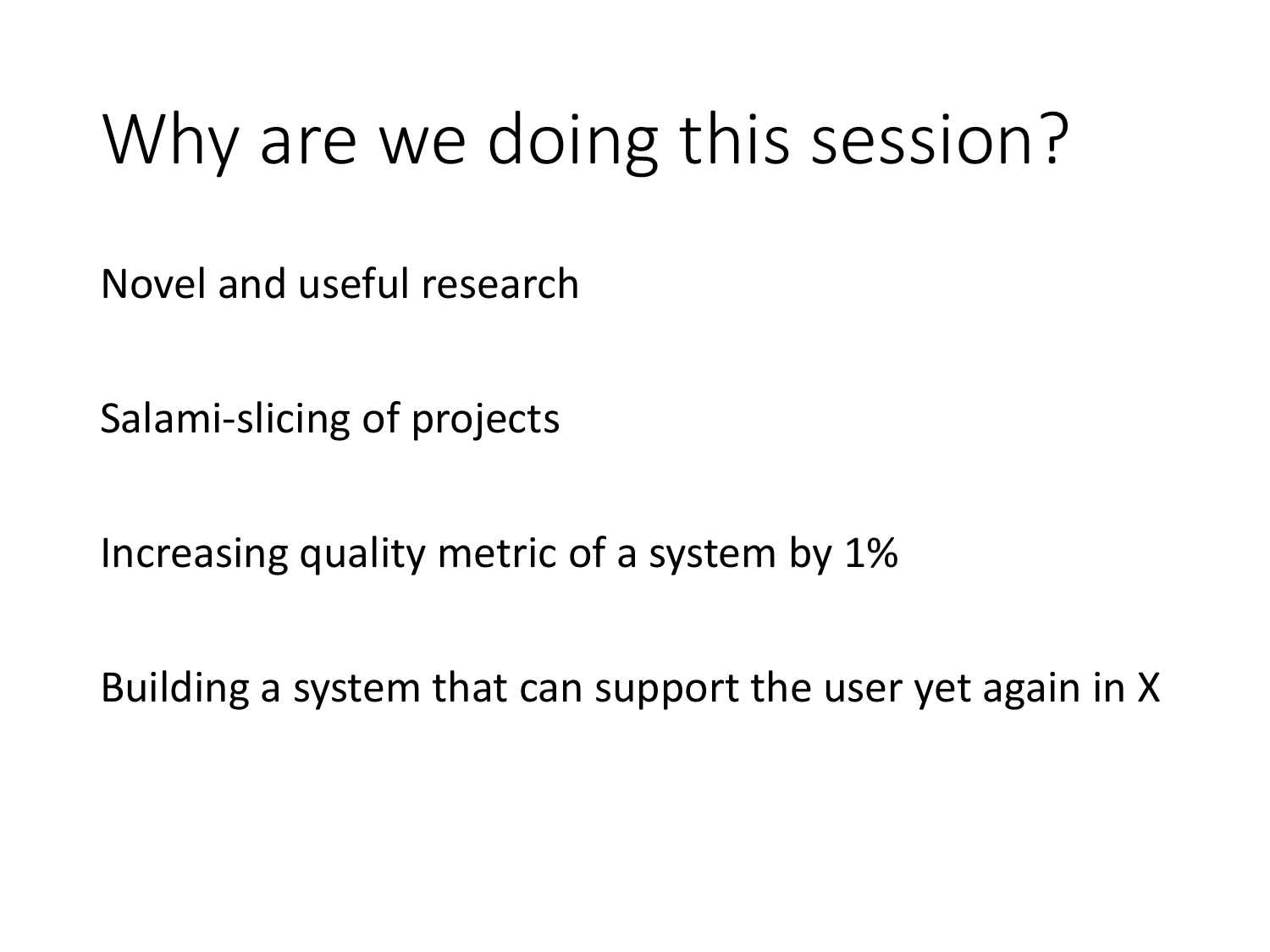## What do you need to get a Ph.D.?

- X+ papers?
- H index of X+?
- X+ CHI papers?
- Papers fitting your thesis' topic?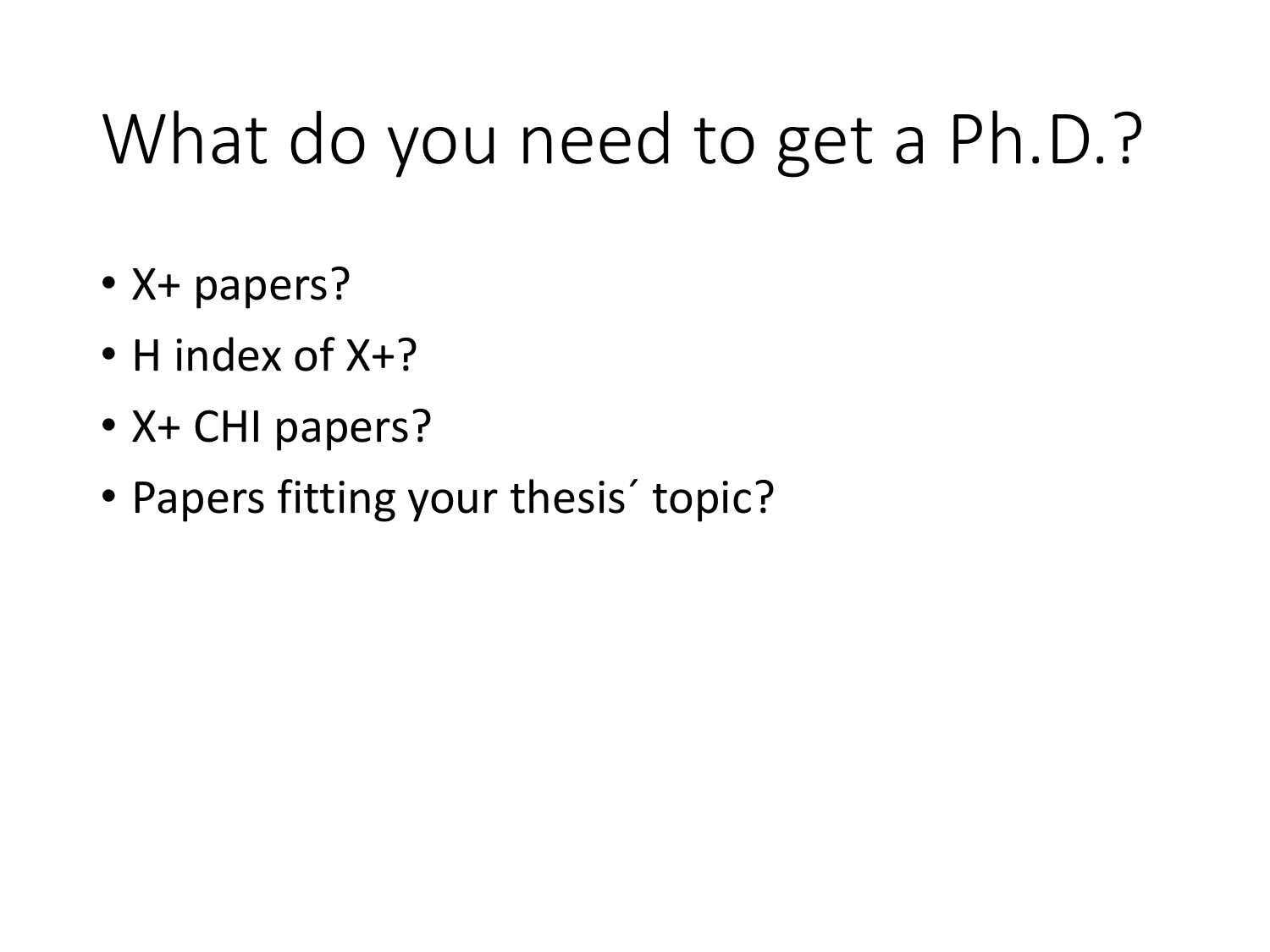## What do you need for the time after your Ph.D.? (If you are staying in academia)

- A great story for your job talk
- A proof that you are able to do research
- A proof that you are flexible and able to adapt to new challenges/topics/methods
- Understanding of the community/field
- Showing some impact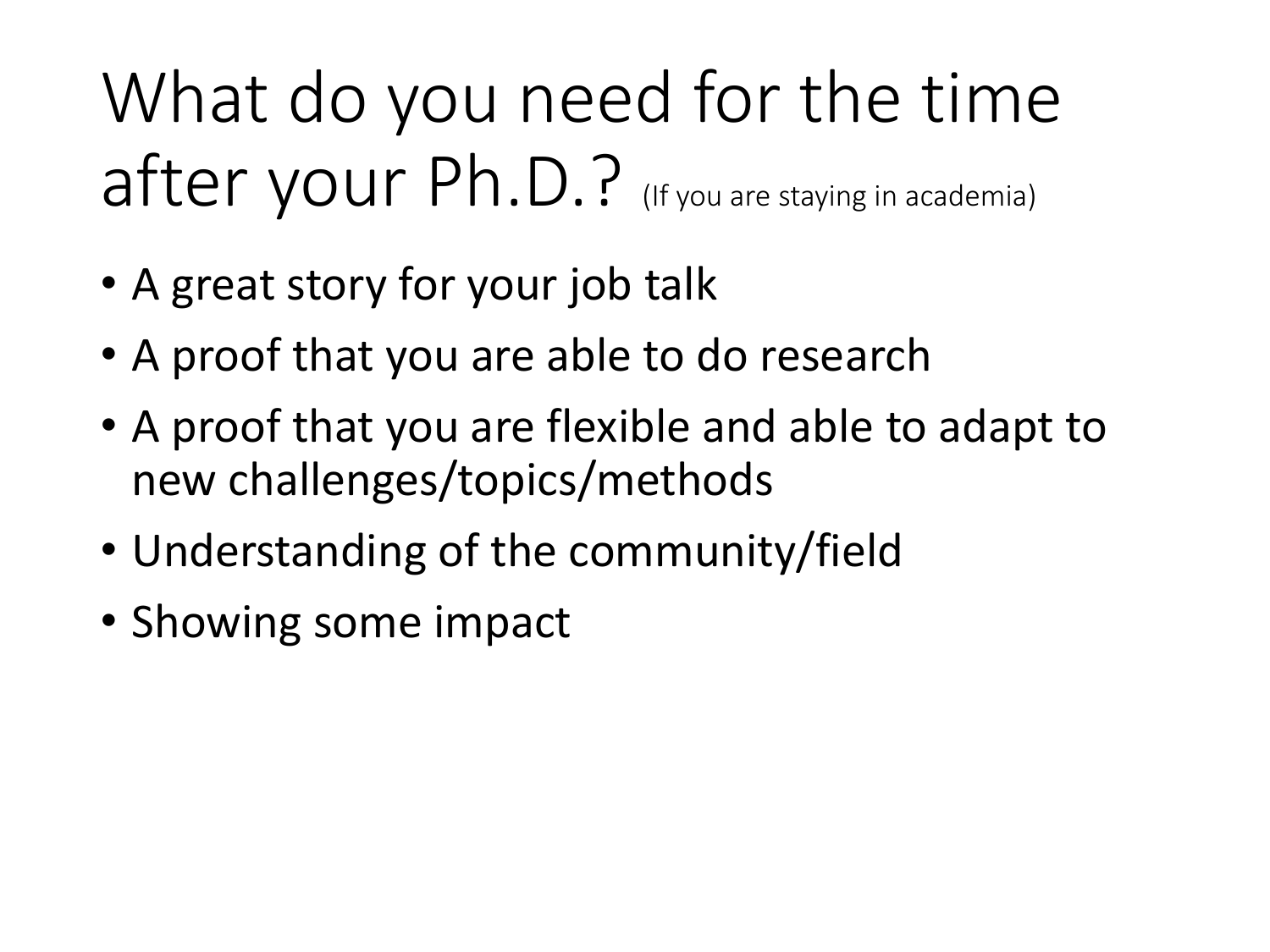# Story & Impact

Make people WOW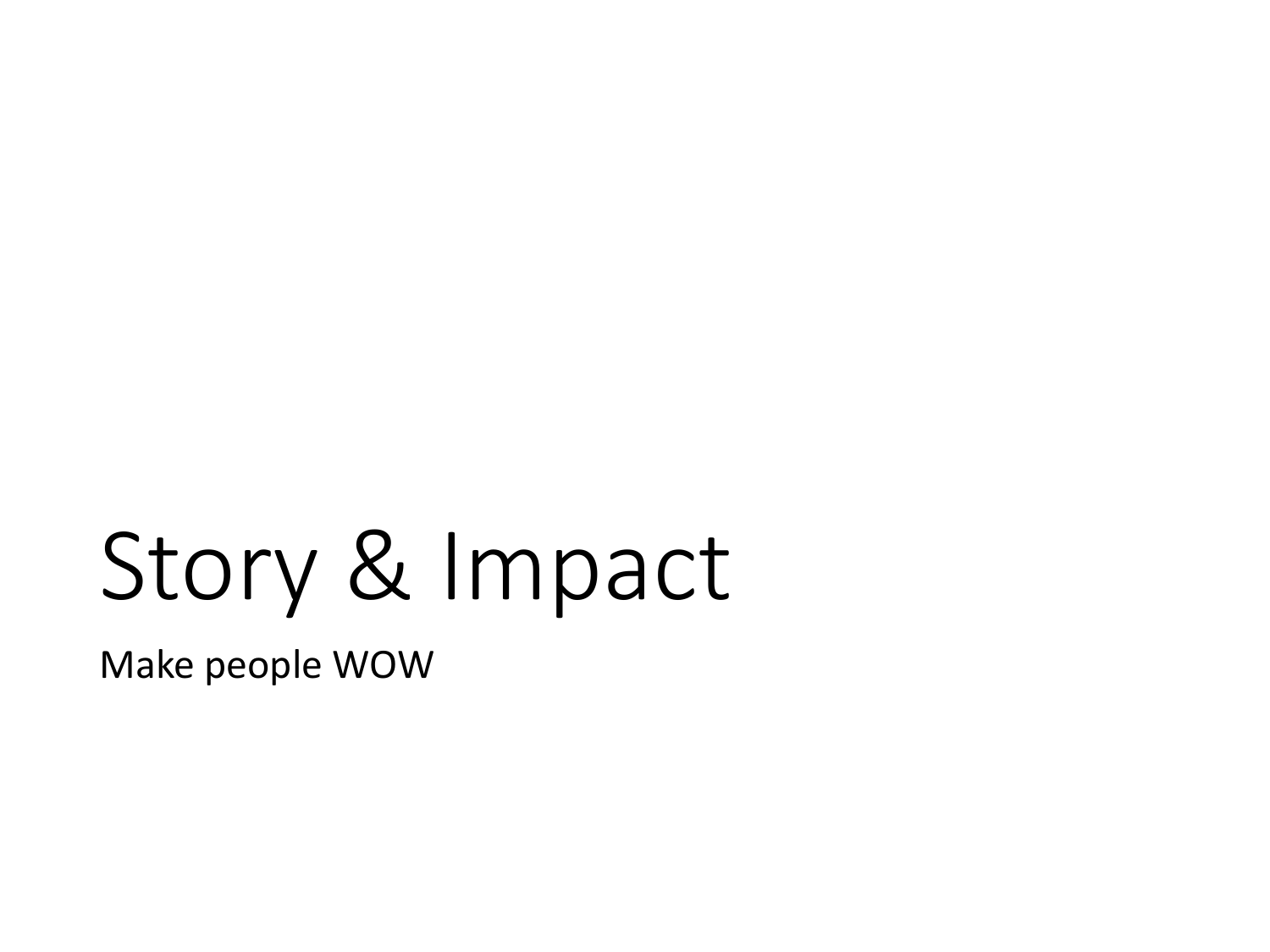### Task

Form groups of 3-4 and discuss:

- How to come up with new ideas?
- What methods, tools, approaches, etc. do you know?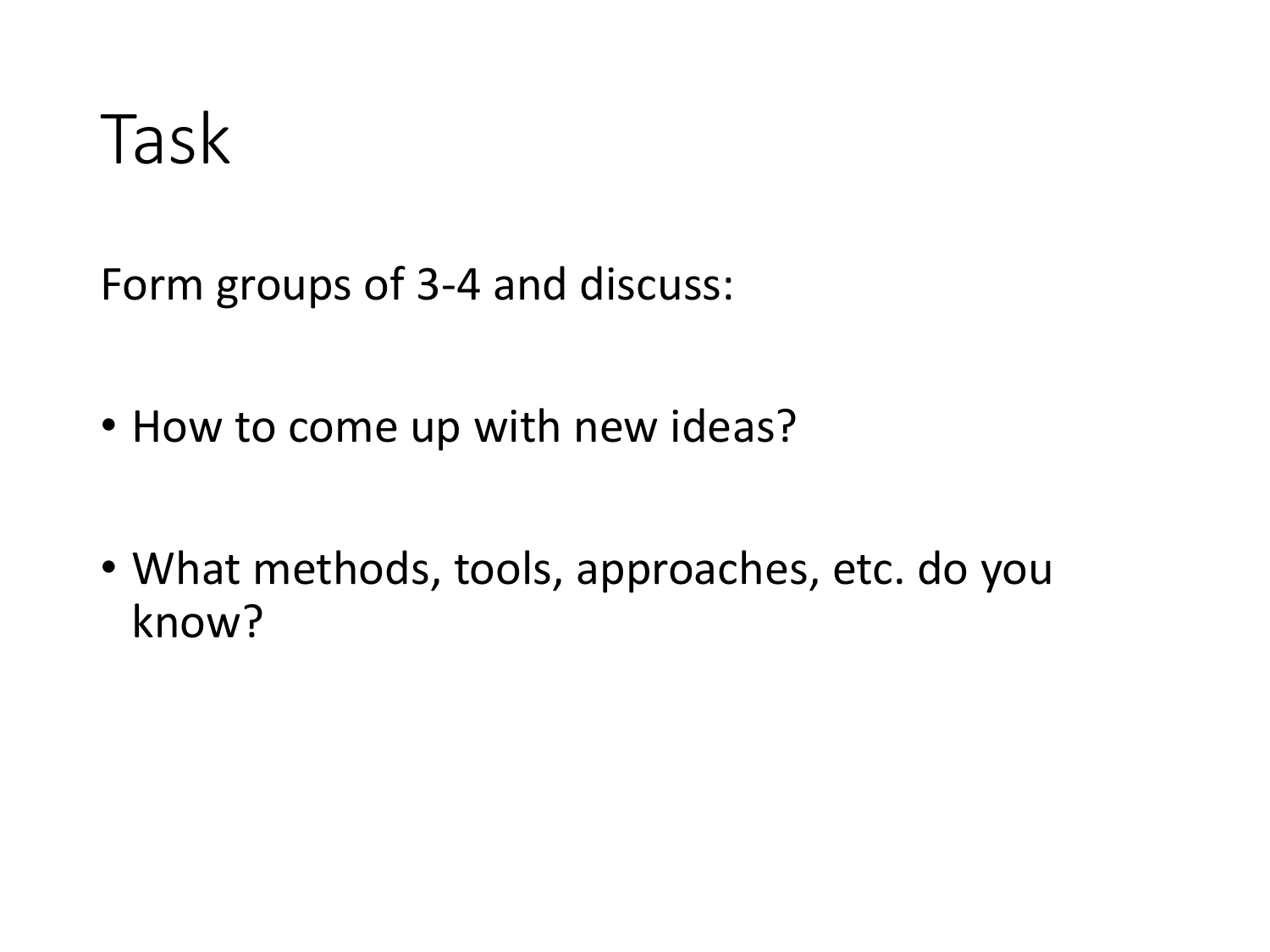### Example: Best of CHI 2015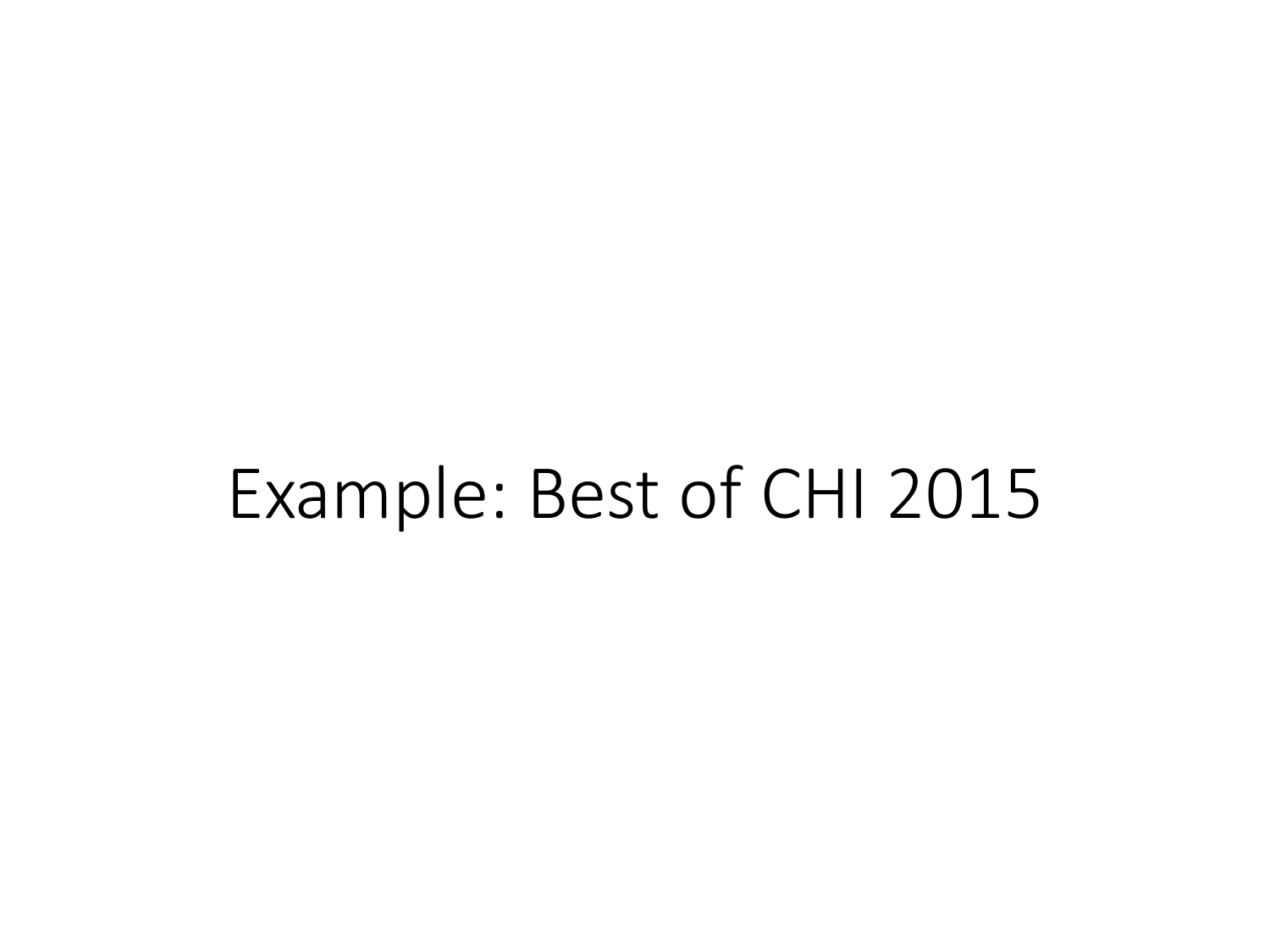Bodyprint: Biometric User Identification on Mobile Devices Using the Capacitive Touchscreen to Scan Body Parts

- Accessing the debug API of the Nexus 5's touchscreen
- Getting a 27×15px 8-bit image across a 4.95″ surface (6.24 dpi) at 30fps
- Using the screen as a lowresolution capacitive sensors
- Recognizing different body parts

Christian Holz, Senaka Buthpitiya,

Marius Knaust

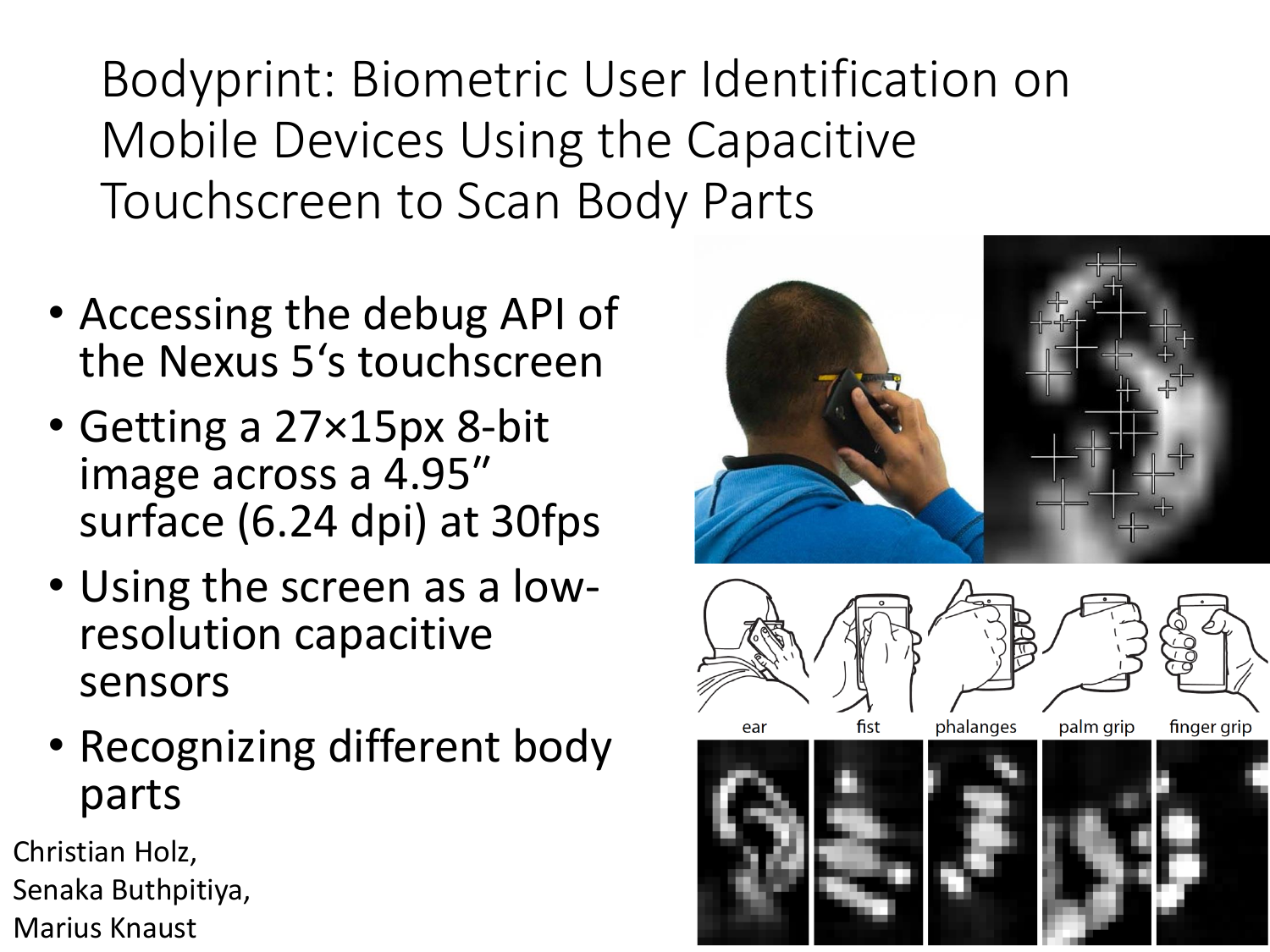## BaseLase: An Interactive Focus+Context Laser Floor

- Floor projection
- Laser-based
- 75  $m<sup>2</sup>$
- Special mirror for equal point sizes
- Depth cameras for interaction
- Low resolution + high res. context display



 $\mathsf{C}$ 

 $\mathsf{P}$ 

D

9 Jörg Müller, Dieter Eberle, and Constantin Schmidt. 2015. BaseLase: An Interactive Focus+Context Laser Floor. In Proceedings of the 33rd Annual ACM Conference on Human Factors in Computing Systems (CHI '15). ACM, New York, NY, USA, 3869-3878. DOI=10.1145/2702123.2702246 http://doi.acm.org/10.1145/2702123.2702246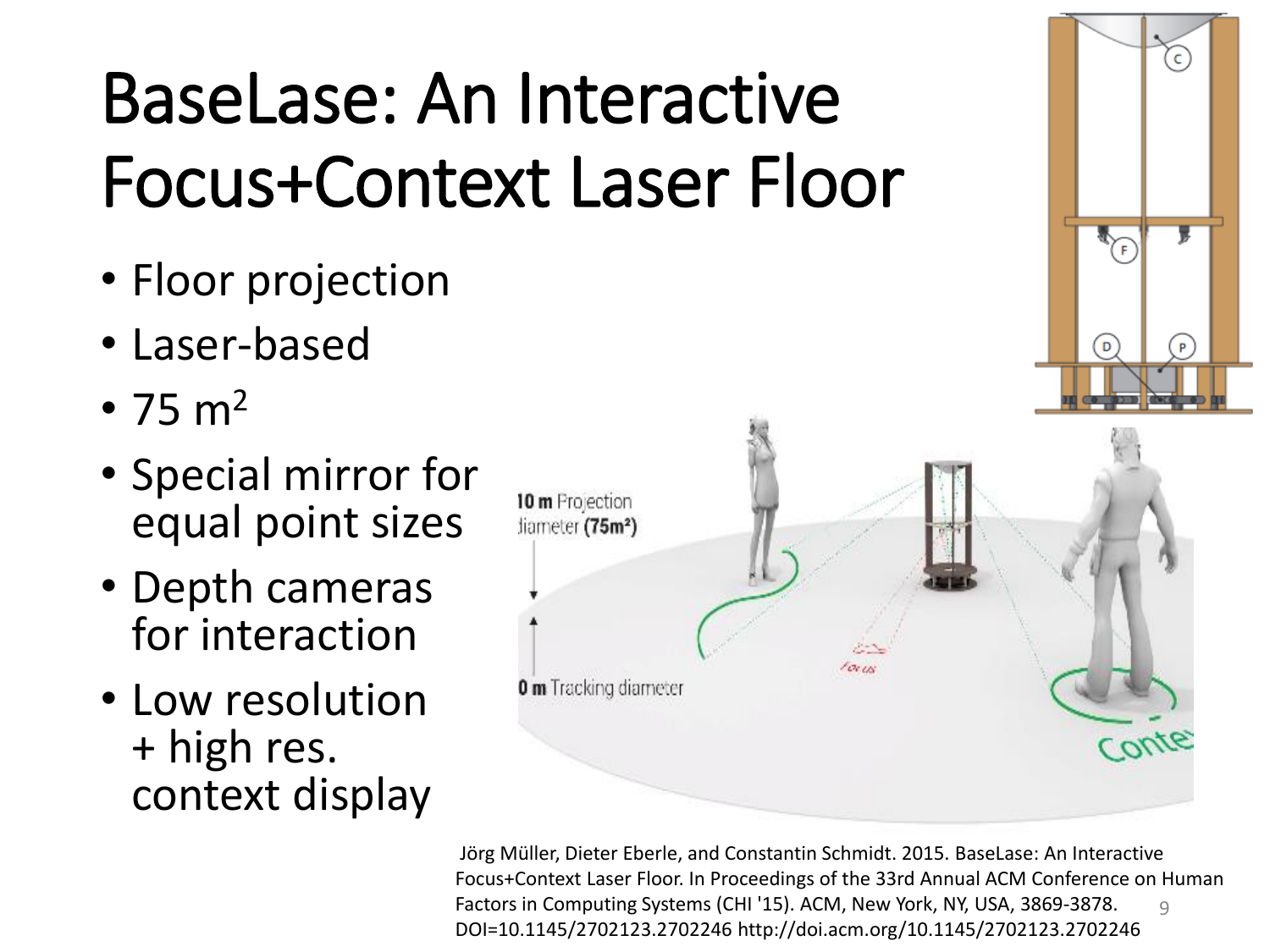### Jogging with a Quadcopter

Florian Mueller and Matthew Muirheaddy

- Explore how robotic systems can support jogging
- Studied experience with 13 joggers
- Derived three design dimensions that describe a design space:
	- Perceived Control
	- Focus
	- Bodily Interaction

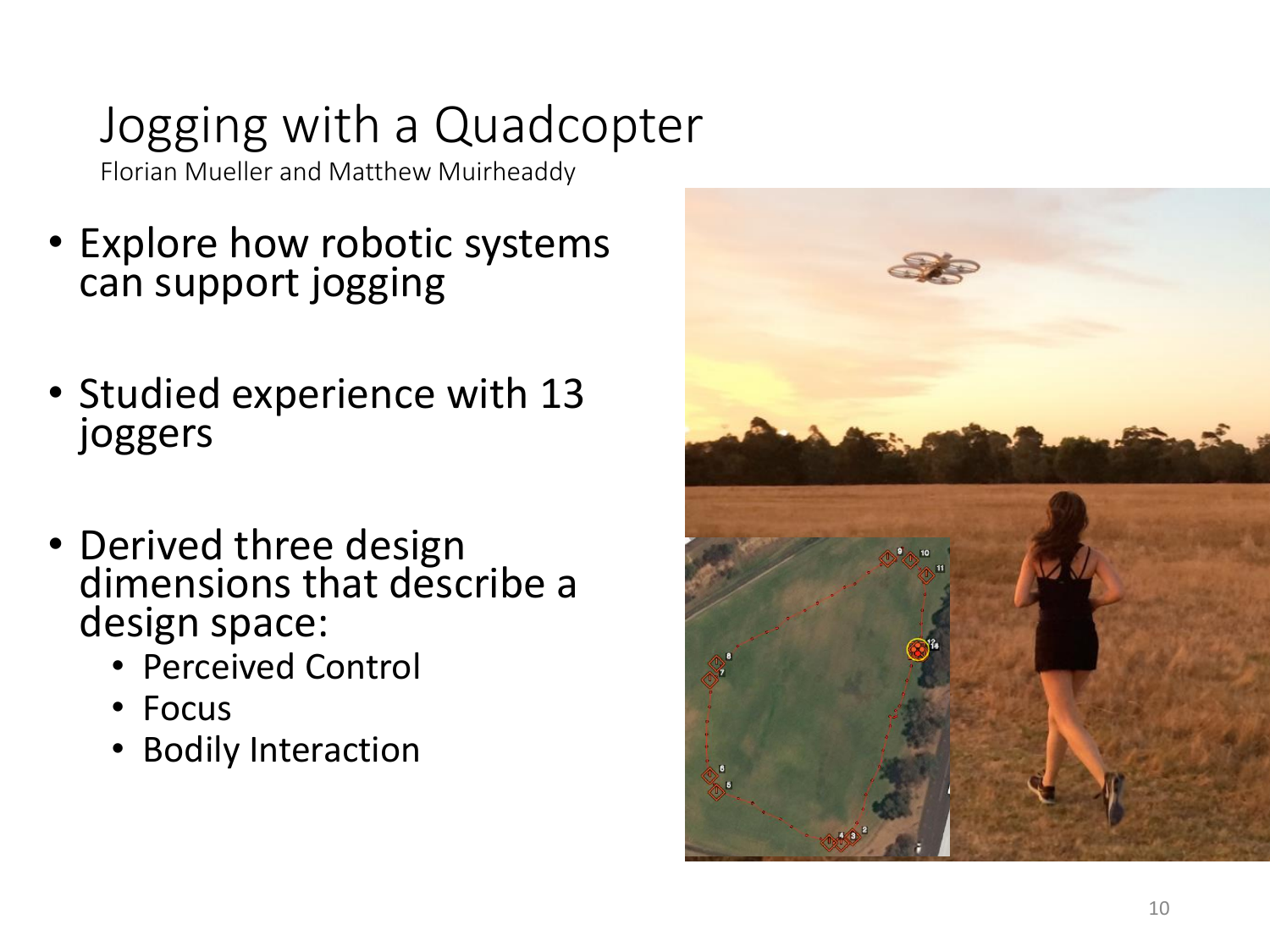#### Smart Homes that Monitor Breathing and Heart Rate

Vital-Radio transmits a low power wireless signal and measures the time it takes its signal to travel to the human body and reflect back to its antennas. Knowing that wireless signals travel at the speed of light, we can use the reflection time to compute the distance from the device to the human body. This distance varies slightly and periodically as the user inhales and exhales and his heart beats. Vital-Radio captures these minute changes in distance and uses them to extract the user's vital signs.

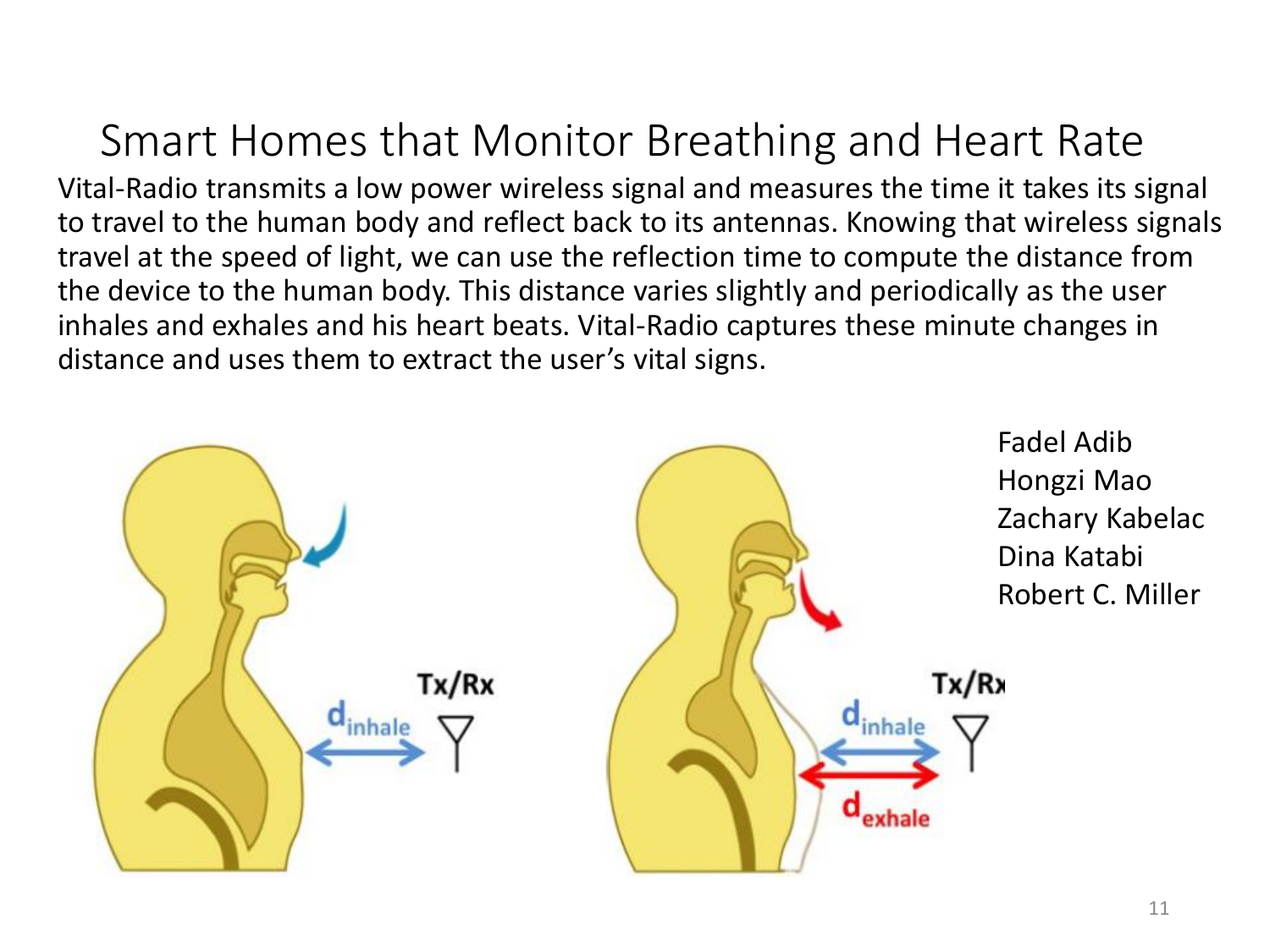## Risks

- The authors might not know…
	- If the idea actually works
	- If users like the system
	- Etc.
- High risk high impact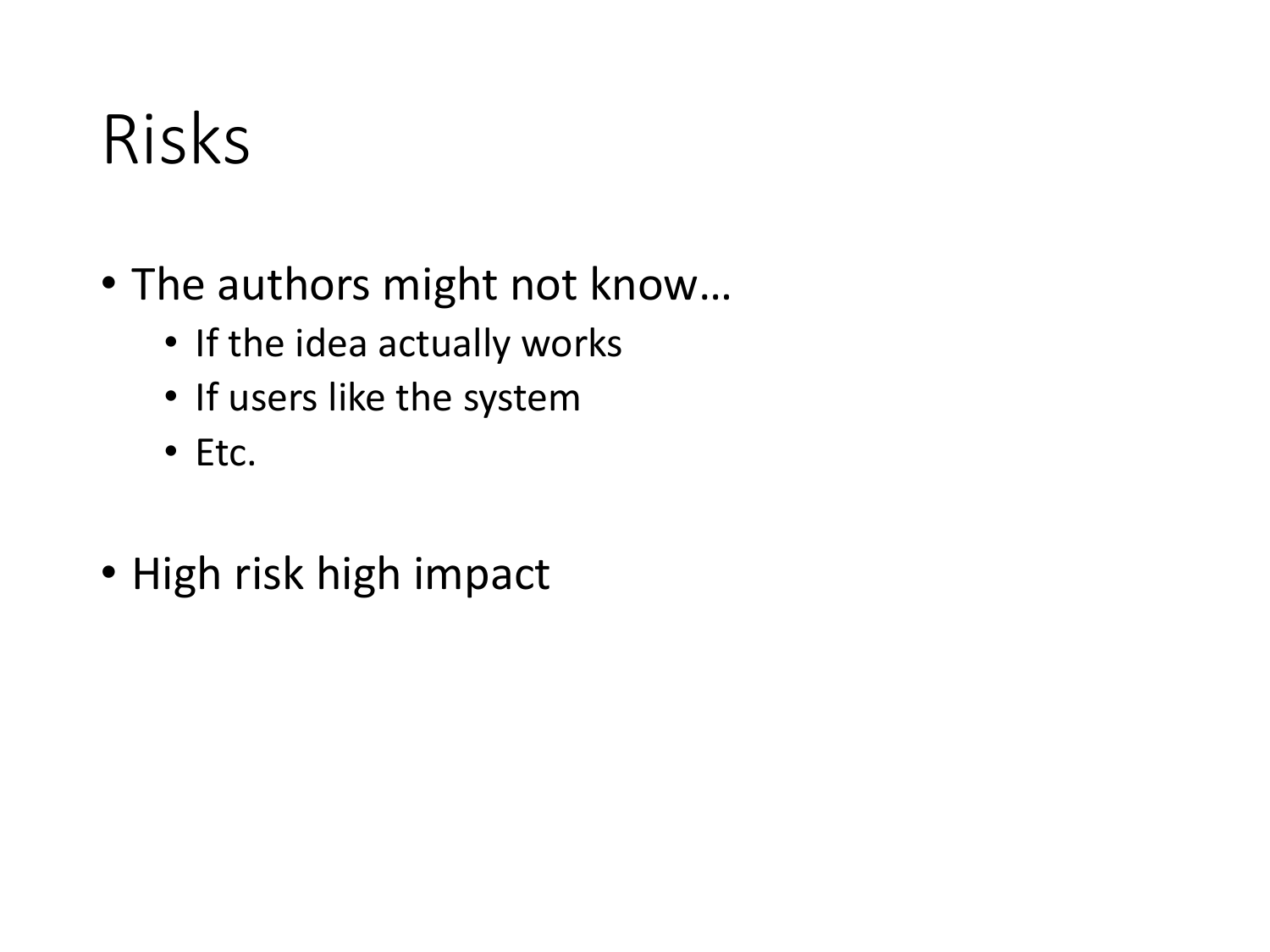## Task

Form groups of 3-4 and discuss:

- What paper did you enjoyed most at your last conference that was not linked to your Ph.D. topic?
- Why did you enjoy it?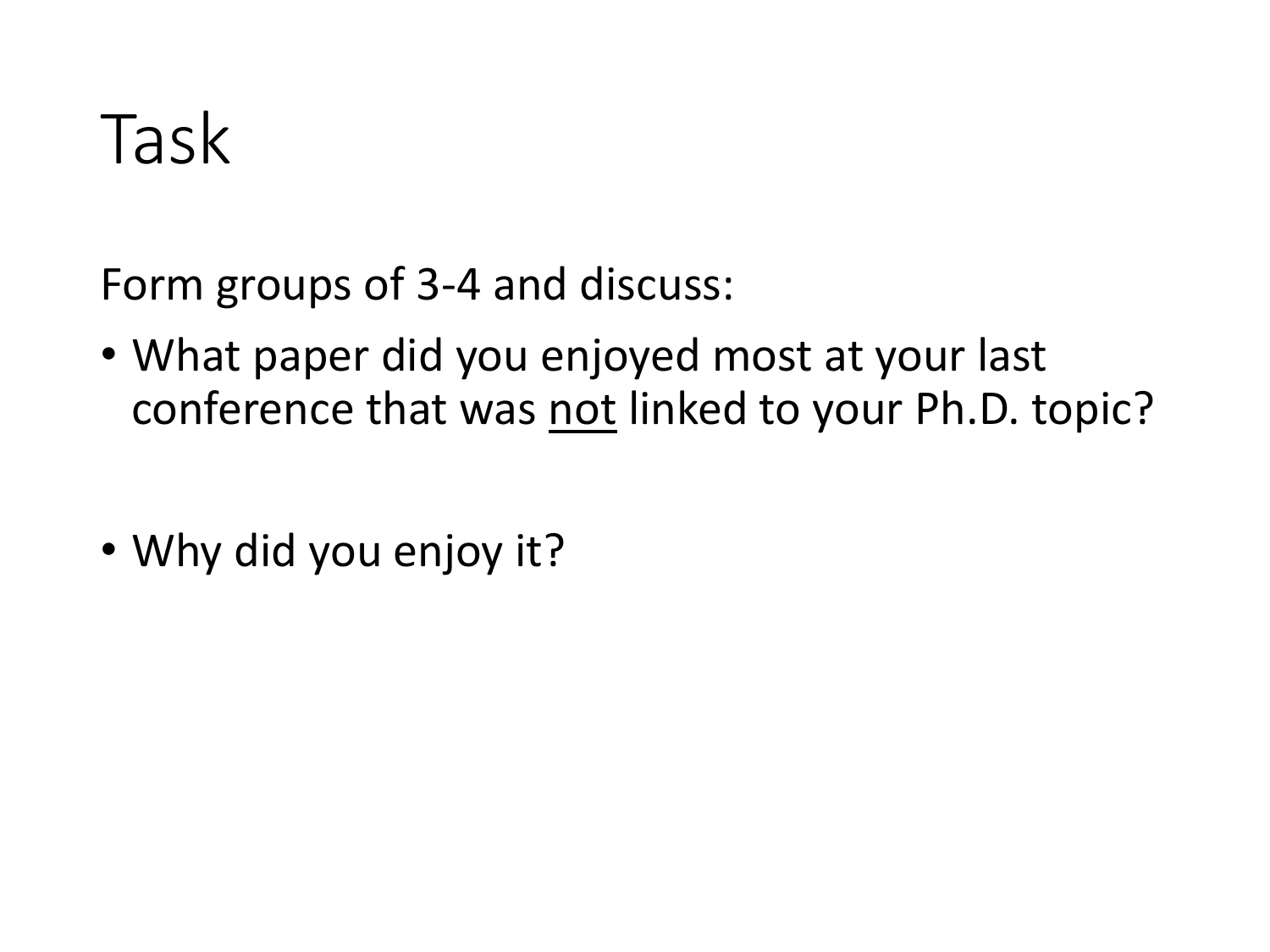## Knowing related work is key to be innovative

- Systematic literature research
- Also saves you time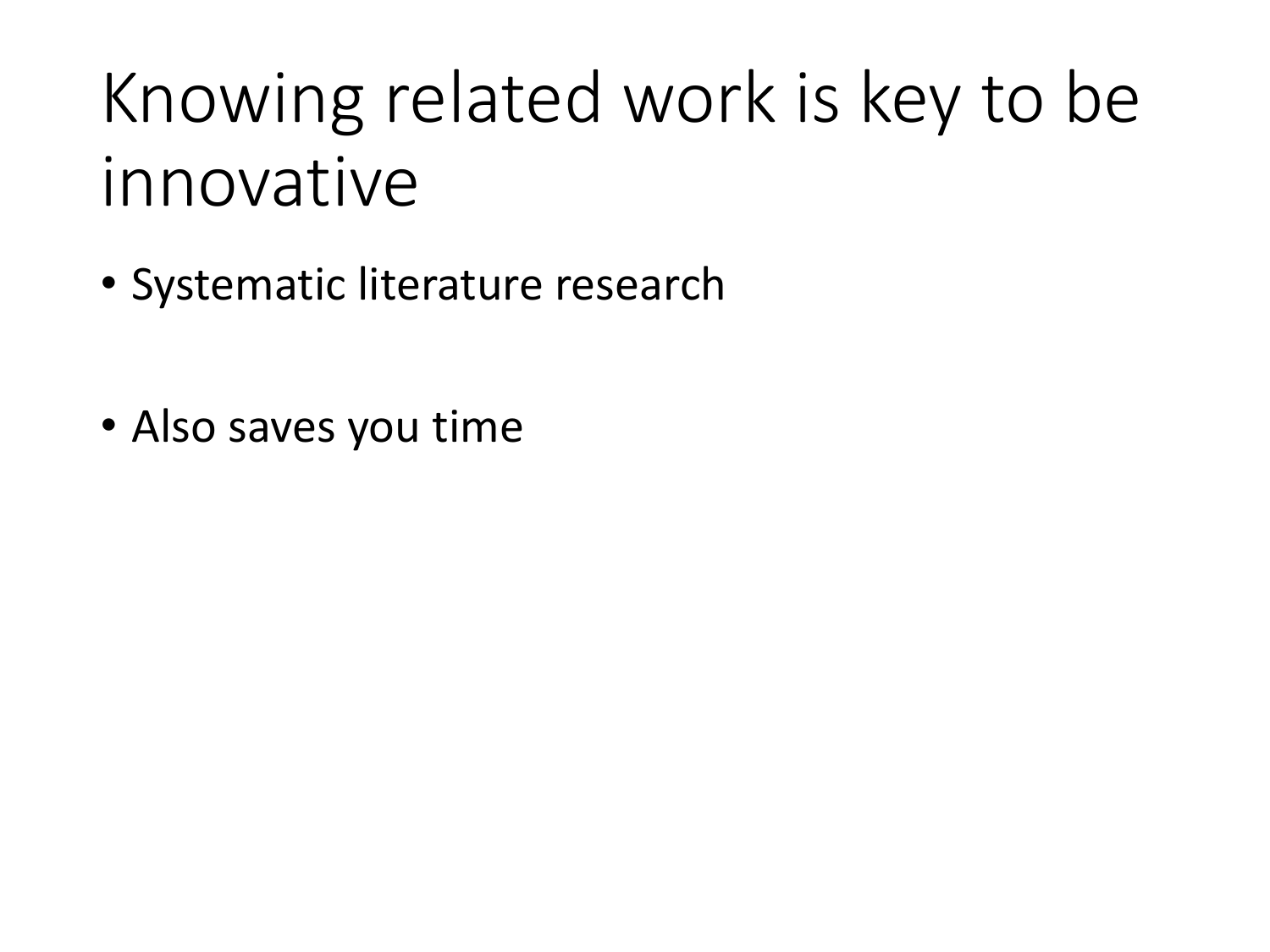### Example: Electrical Muscle Stimulation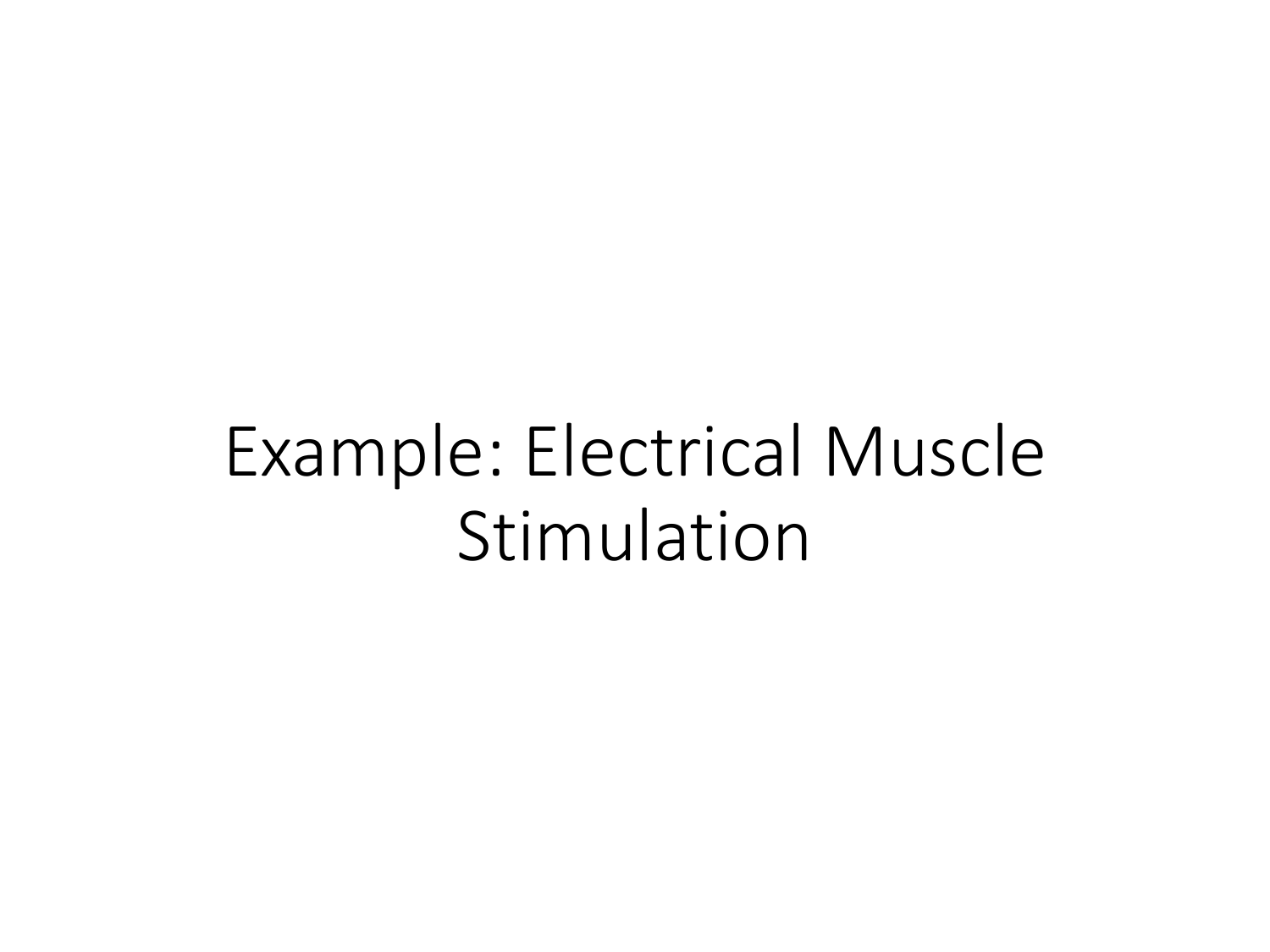## EMS in the ACM DL

- **2010/11**: PossessedHand
- **2013**: muscle propelled, optimal selection
- **2014**: let me grab
- **2015**: Affordance++, CruiseControl, Proprioceptive Interaction, impacto
- **2016**: Embodied Notifications, Muscle Plotter, 2x virtual food texture, follow the force, stimulated percussions, 2x on-skin tech, toolkit, Unlimited Hand
- **2017**: 2x Interactive Systems, Raising the heat, vibrat-o-matic, calibration, stimulated percussions, biosync, haptic marionette, zap++, EmotionActuator, walking
- **2018**: Paralogue, wanding through space, emotional response, multi channel ems,

#### Impact